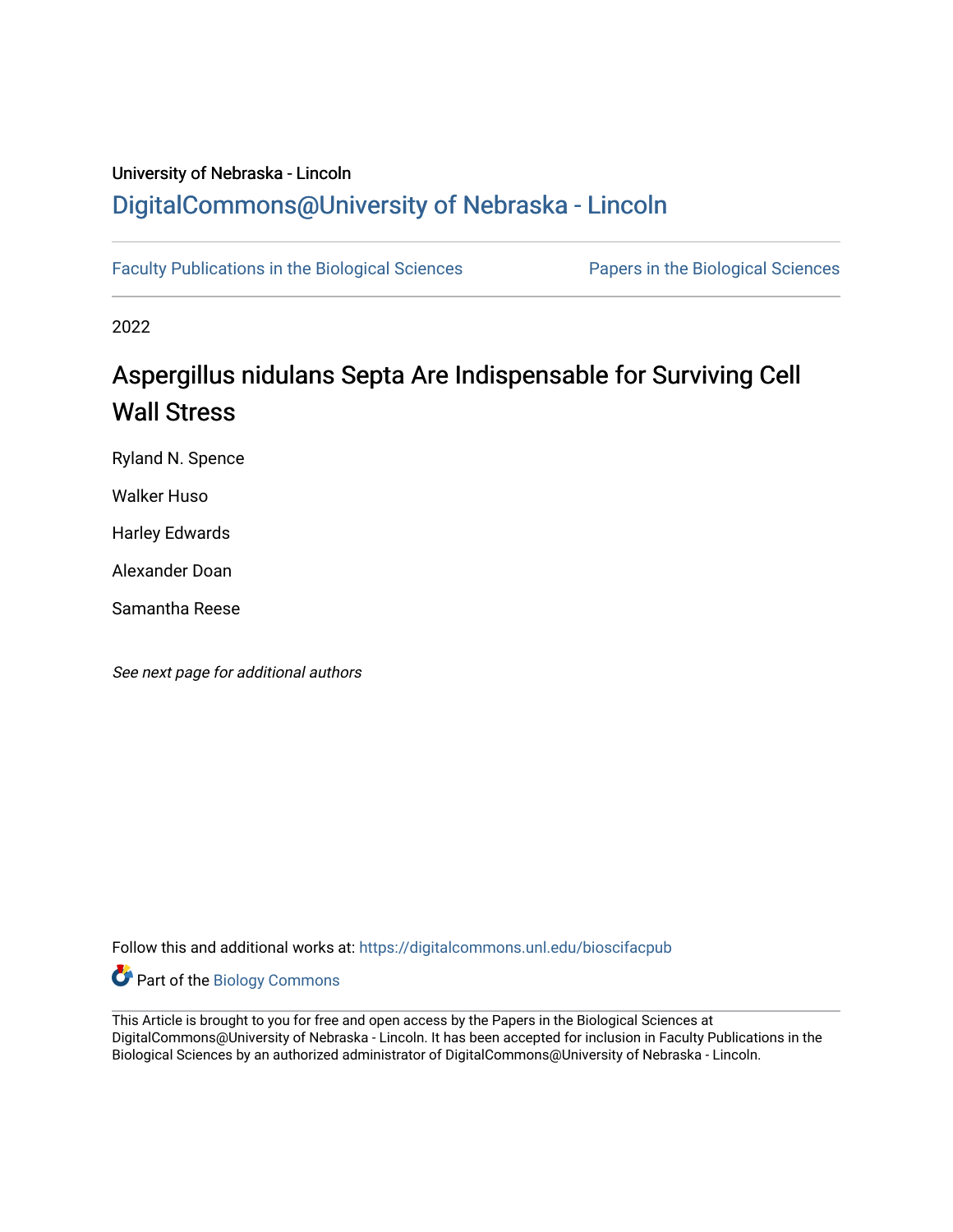## Authors

Ryland N. Spence, Walker Huso, Harley Edwards, Alexander Doan, Samantha Reese, Steven D. Harris, Ranjan Srivastava, and Mark R. Marten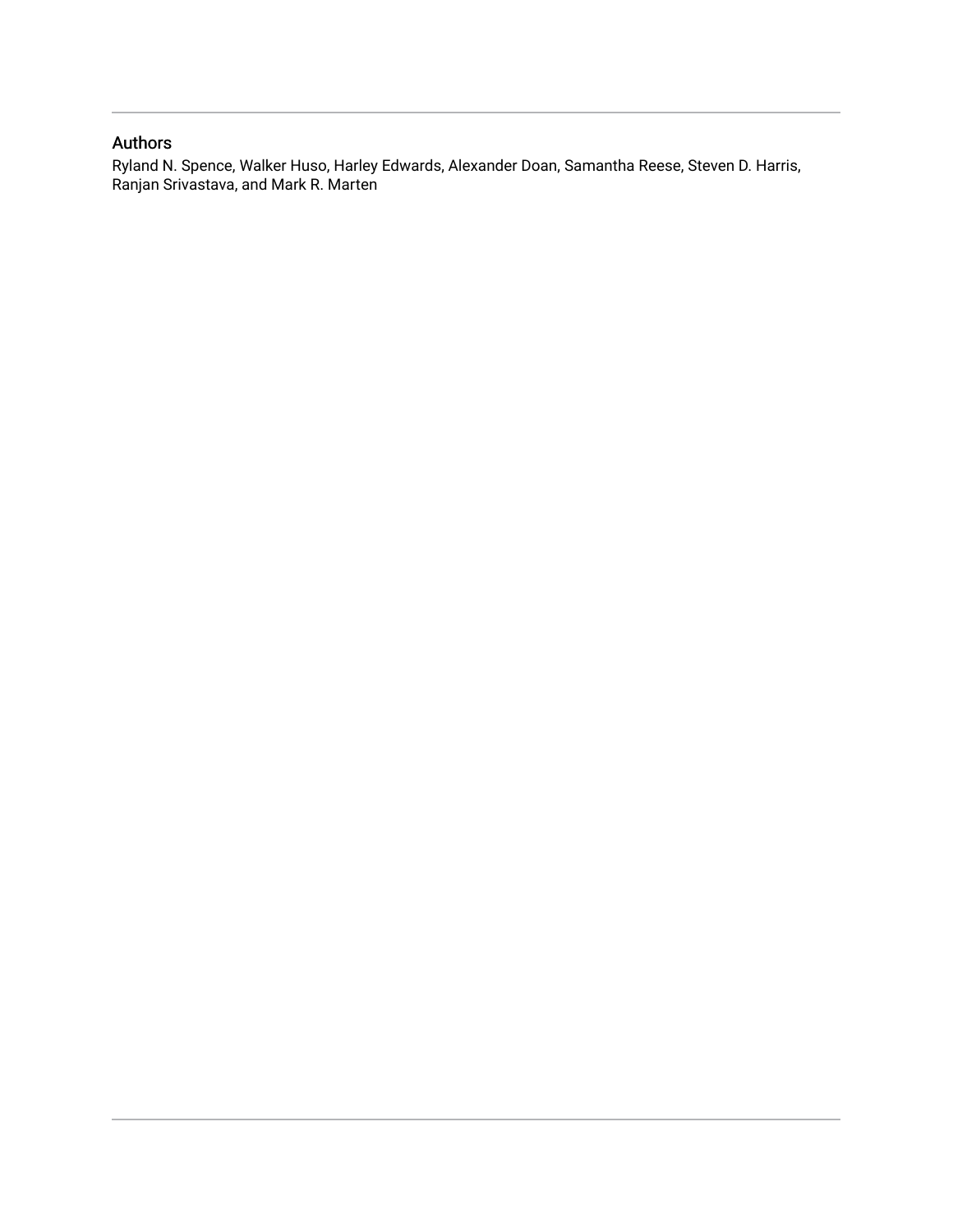

## Aspergillus nidulans Septa Are Indispensable for Surviving Cell Wall Stress

### Ryland N. Spence,<sup>a</sup> Walker Huso,<sup>a</sup> Harley Edwards,<sup>a</sup> Alexander Doan,<sup>a</sup> Samantha Reese,<sup>b</sup> Steven D. Harris,<sup>c.d</sup> Ranjan Srivastava,<sup>e</sup> **D** [Mark R.](https://orcid.org/0000-0002-1863-8956) Marten<sup>a</sup>

a Department of Chemical, Biochemical and Environmental Engineering, University of Maryland Baltimore County, Baltimore, Maryland, USA bSchool of Biological Sciences, University of Nebraska, Lincoln, Nebraska, USA

cDepartment of Plant Pathology and Microbiology, Iowa State University, Ames, Iowa, USA

dDepartment of Entomology, Iowa State University, Ames, Iowa, USA

**AMERICAN SOCIETY FOR MICROBIOLOGY** 

eDepartment of Chemical & Biomolecular Engineering, University of Connecticut, Storrs, Connecticut, USA

Microbiology<br>**Spectrum** 

ABSTRACT Septation in filamentous fungi is a normal part of development, which involves the formation of cross-hyphal bulkheads, typically containing pores, allowing cytoplasmic streaming between compartments. Based on previous findings regarding septa and cell wall stress, we hypothesized that septa are critical for survival during cell wall stress. To test this hypothesis, we used known Aspergillus nidulans septation-deficient mutants ( $\Delta$ sepH,  $\Delta$ bud3,  $\Delta$ bud4, and  $\Delta$ rho4) and six antifungal compounds. Three of these compounds (micafungin, Congo red, and calcofluor white) are known cell wall stressors which activate the cell wall integrity signaling pathway (CWIS), while the three others (cycloheximide, miconazole, and 2,3-butanedione monoxime) perturb specific cellular processes not explicitly related to the cell wall. Our results show that deficiencies in septation lead to fungi which are more susceptible to cell wall-perturbing compounds but are no more susceptible to other antifungal compounds than a control. This implies that septa play a critical role in surviving cell wall stress.

IMPORTANCE The ability to compartmentalize potentially lethal damage via septation appears to provide filamentous fungi with a facile means to tolerate diverse forms of stress. However, it remains unknown whether this mechanism is deployed in response to all forms of stress or is limited to specific perturbations. Our results support the latter possibility by showing that presence of septa promotes survival in response to cell wall damage but plays no apparent role in coping with other unrelated forms of stress. Given that cell wall damage is a primary effect caused by exposure to the echinocandin class of antifungal agents, our results emphasize the important role that septa might play in enabling resistance to these drugs. Accordingly, the inhibition of septum formation could conceivably represent an attractive approach to potentiating the effects of echinocandins and mitigating resistance in human fungal pathogens.

KEYWORDS Aspergillus nidulans, septation, fungal cell wall, antifungal

Septation in filamentous fungi involves the construction of cross-wall bulkheads along<br>the hyphae during normal growth [\(1\)](#page-5-0), is analogous to animal cell cytokinesis ([2](#page-5-1)), and is closely coordinated with the completion of mitosis [\(2](#page-5-1)). Septa are composed of materials similar to those found in the fungal cell wall (e.g., chitin,  $\beta$ -1,3-glucan, and a glucan-peptidegalactosamine layer [\[3\]](#page-5-2)) and typically have a central pore (allowing the exchange of molecules/organelles between compartments) which can be plugged during stress to compartmentalize, and therefore mitigate, damage ([4](#page-5-3), [5](#page-5-4)). Previous studies in Aspergillus fumigatus [\(6](#page-5-5)) and Candida albicans ([7](#page-5-6)) show that the presence of septa increases cell viability during exposure to cell wall-damaging compounds. Consistent with this, we and others have recently found increased septation as a response to micafungin (a cell wall-damaging echinocandin) Editor Ronald P. de Vries, Westerdijk Fungal Biodiversity Institute

Copyright © 2022 Spence et al. This is an open-access article distributed under the terms of the [Creative Commons Attribution 4.0](https://creativecommons.org/licenses/by/4.0/) [International license](https://creativecommons.org/licenses/by/4.0/).

Address correspondence to Mark R. Marten, marten@umbc.edu.

The authors declare no conflict of interest.

Received 27 October 2021 Accepted 5 January 2022 Published 2 February 2022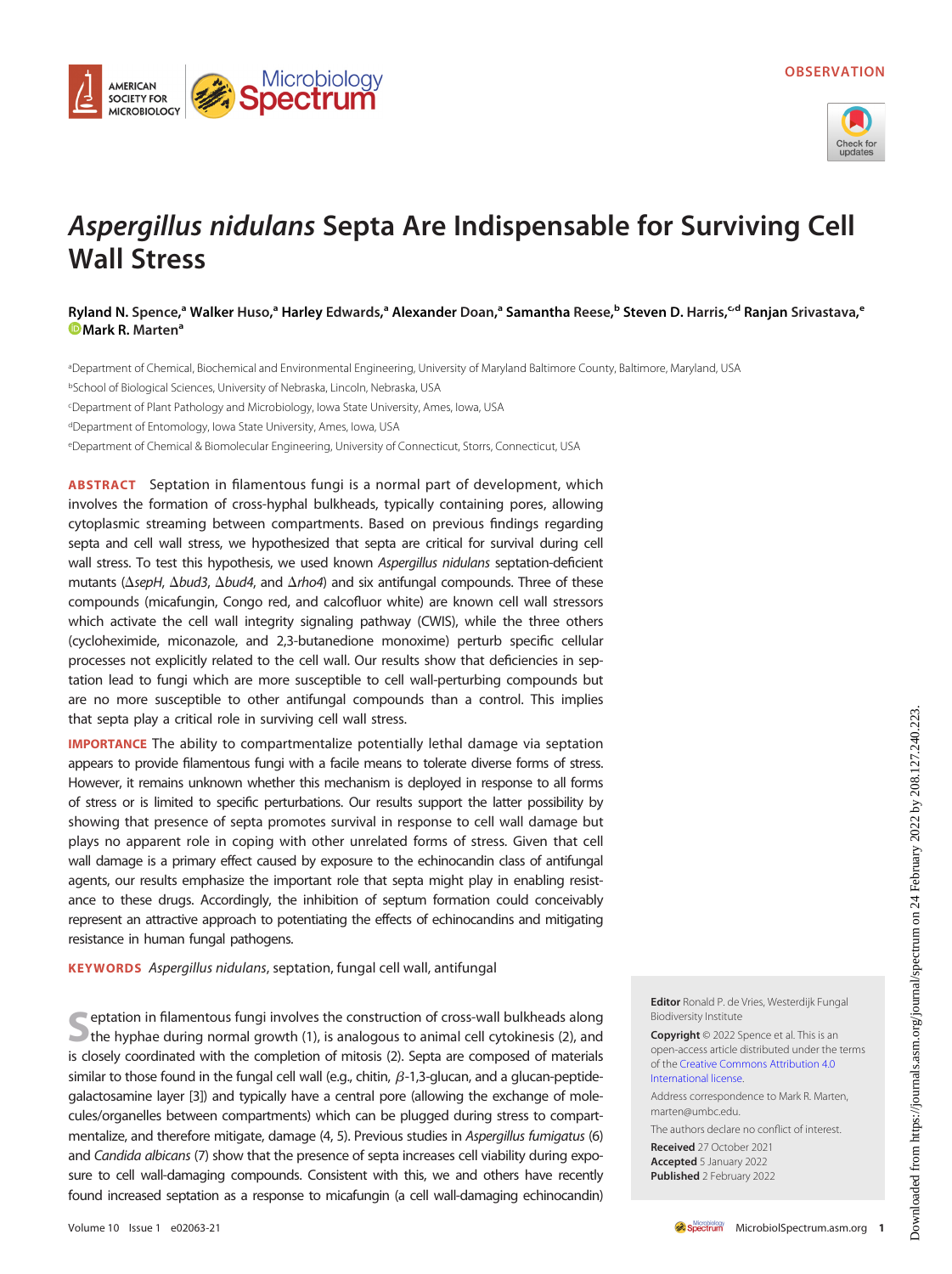



<span id="page-3-0"></span>FIG 1 Dose-response curve for calcofluor white. One hundred fresh spores of the control strain were grown on (MAGV+UU) plates with increasing concentrations of calcofluor white. The critical concentration (dotted line) was determined to be 100  $\mu$ g/mL; below this level, there was little impact on the cell survival (i.e., >80% survival). Three biological replicates were conducted at each concentration. The error bars represent the standard error.

exposure [\(8](#page-5-7)[–](#page-5-8)[10\)](#page-5-9). Specifically, we found that cells treated with micafungin formed more septa per hyphal unit area compared to a control. In contrast, anecdotal observations in our lab have not revealed a similar increase in septation when fungi are exposed to other stress agents. These findings led us to hypothesize that septa are required for survival during various kinds of cell wall stress but may not be necessary for surviving other, non-wall-related, stresses.

To test this hypothesis, we used four previously described septation-deficient deletion mutants:  $\Delta$ sepH,  $\Delta$ bud3,  $\Delta$ bud4, and  $\Delta$ rho4. The Aspergillus nidulans SepH, Bud3, Bud4, and Rho4 proteins have all previously been shown to be required for the formation of septa through different cellular mechanisms [\(11](#page-5-10)[–](#page-5-11)[13\)](#page-5-12). To elicit cellular stress, we used three antifungal compounds known to activate the cell wall integrity signaling (CWIS) pathway by inducing cell wall stress [\(14](#page-5-13)), including calcofluor white [\(15](#page-5-14)[–](#page-5-15)[17\)](#page-6-0), Congo red [\(14,](#page-5-13) [15\)](#page-5-14), and micafungin ([18](#page-6-1)). We also tested three non-cell wall stressors, including 2,3-butanedione monoxime [\(19](#page-6-2)), cycloheximide ([20](#page-6-3)), and miconazole ([21](#page-6-4)).

We used the four septation-deficient deletion mutants effectively as "cellular sensors" to examine the importance of septa for the survival of fungi exposed to cell wallrelated, and -unrelated, stressors. Our results imply that septa are required for survival in the three cell wall stressors tested but are dispensable for survival in the three noncell wall stressors tested. These results support our hypothesis and demonstrate the potential utility of antifungal therapies which target both septation and the cell wall simultaneously.

To confirm that previously published deletion mutants demonstrated deficient septation during unstressed growth, we captured 30 images of each strain after 16 h growth in a complex medium (YGV, Fig. S1). While the control strain developed multiple septa, none of the deletion mutants contained any septa. This is consistent with previous findings [\(11](#page-5-10), [12,](#page-5-11) [22](#page-6-5)) documenting the absence of septa in these mutants.

To determine a suitable (i.e., "critical") concentration of each stressor for testing septationdeficient mutants, we developed a dose-response curve for the control strain with each of the six stressors. [Figure 1](#page-3-0) shows the dose-response curve for calcofluor white; the others are shown in the supplemental material. Data exceeding 100% at low concentrations of calcofluor white are not statistically significant. The critical concentration is defined as the stressor concentration above which survival is  $<80\%$ . We found the critical concentrations of calcofluor white, Congo red, and micafungin to be 100  $\mu$ g/mL, 500  $\mu$ g/mL, and 0.007  $\mu$ g/mL, respectively, while the critical concentrations of cycloheximide, miconazole, and 2,3-butanedione monoxime were 200  $\mu$ g/mL, 4.2  $\mu$ g/mL, and 1.52 mg/mL, respectively.

We tested the control strain and each of the four septation-deficient strains (i.e.,  $\Delta b u d3$ ,  $\Delta$ bud4,  $\Delta$ rho4, and  $\Delta$ sepH) with each of the six stressors at the determined critical concentrations. [Figure 2](#page-4-0) shows the results. For non-cell wall stressors ([Fig. 2A](#page-4-0) to [C\)](#page-4-0), only two cases (i.e.,  $\Delta$ bud4 and  $\Delta$ sepH with miconazole) showed a significant decrease in survival. In contrast, with cell wall stressors [\(Fig. 2D](#page-4-0) to [F\)](#page-4-0), the septation-deficient mutants grew significantly less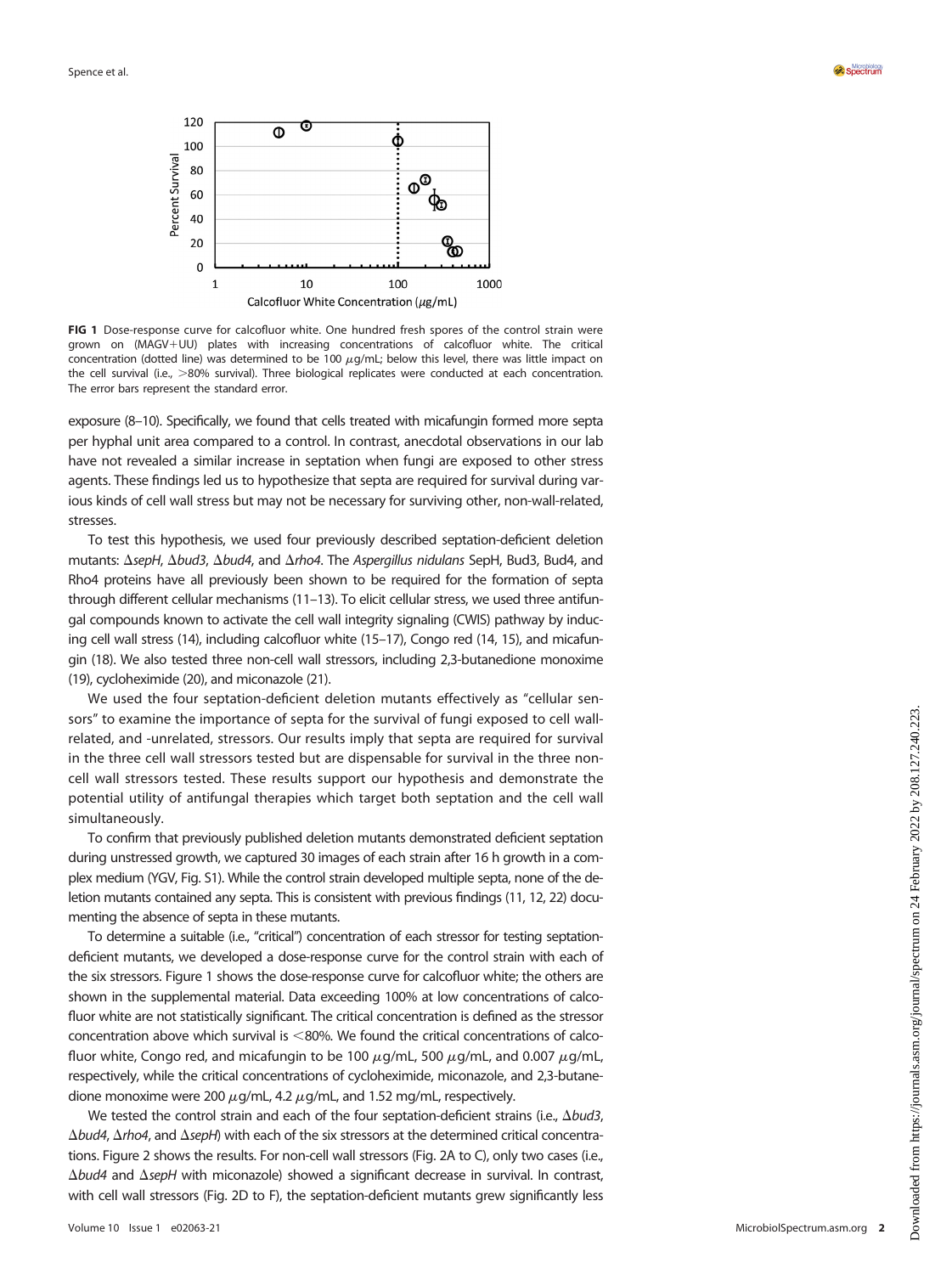

<span id="page-4-0"></span>FIG 2 Susceptibility of A. nidulans to stressors. One hundred fresh spores of the control and septationdeficient mutants ( $\Delta bud3$ ,  $\Delta bud4$ ,  $\Delta rho4$ , and  $\Delta seph$ ) were grown on plates with, and without, a critical concentration of the indicated stress compounds. The number of colonies was counted on all plates, for three biological replicates. In the presence of non-cell wall stressors (A–C), nearly all septation-deficient mutants grew similarly to the control (\*,  $P < 0.05$ ). In contrast, cell wall-related stressors (D–F) led to a significant reduction in the growth of the septation-deficient mutants (\*\*,  $P < 0.01$ ).

than the control in nearly all cases. The only exception was growth of the  $\Delta$ sepH mutant in the presence of Congo red. While it is unclear why this mutant grew under these conditions, a possible explanation is that Congo red induced the activation of an alternate stress pathway able to compensate for the absence of SepH. Overall, however, our results are generally similar for all four mutants, implying that septa are required for survival of various wall stresses but dispensable for the three alternate stressors tested.

Our results agree with previous studies regarding stress from echinocandins [\(6,](#page-5-5) [8\)](#page-5-7) but broaden the scope of previous findings in three important ways: First, we used four, unique, septation-deficient mutants, suggesting the general importance of septa as key factors in cellular response to wall stress. Second, we used three wall stressors, each with a different mechanism of action, broadening the scope of previous findings beyond echinocandins. Finally, using two different categories of stressors (i.e., cell wall and non-cell wall related) suggests a critical role for septa in responding to wall stress and the relative dispensability of septa in responding to the non-cell wall stresses.

Echinocandin resistance is a growing problem in the treatment of fungal infections, resulting in increased MICs ([23](#page-6-6)). This work implies that antifungal therapies which simultaneously target septation and cell wall synthesis have the potential to be more effective than therapies targeting cell wall synthesis alone. While the current septation-inhibiting compounds are toxic at the required doses in humans ([6\)](#page-5-5), there is an opportunity to explore novel ways to inhibit septation, thus allowing us to combine septation inhibition with cell wall perturbation to create highly effective combination therapies.

To carry out the work described above, the control (A1405) and  $\Delta$ sepH [\(22\)](#page-6-5) strains were obtained from the FGSC (Fungal Genetics Stock Center). The deletion strains  $\Delta$ bud3,  $\Delta$ rho4, and  $\Delta$ bud4 have been described previously ([11](#page-5-10)-[13](#page-5-12)). To make the plates and liquid medium, stressors were added to MAGV and YGV, respectively ([8](#page-5-7)), with 0.122% uridine and 0.122% uracil added (i.e., MAGV+UU; YGV+UU). The stressors included calcofluor white (Millipore Sigma), miconazole (Toronto Research Chemicals), Congo red (Millipore Sigma), micafungin (Myonex), 2,3-butanedione monoxime (Millipore Sigma), and cycloheximide (Fisher Scientific).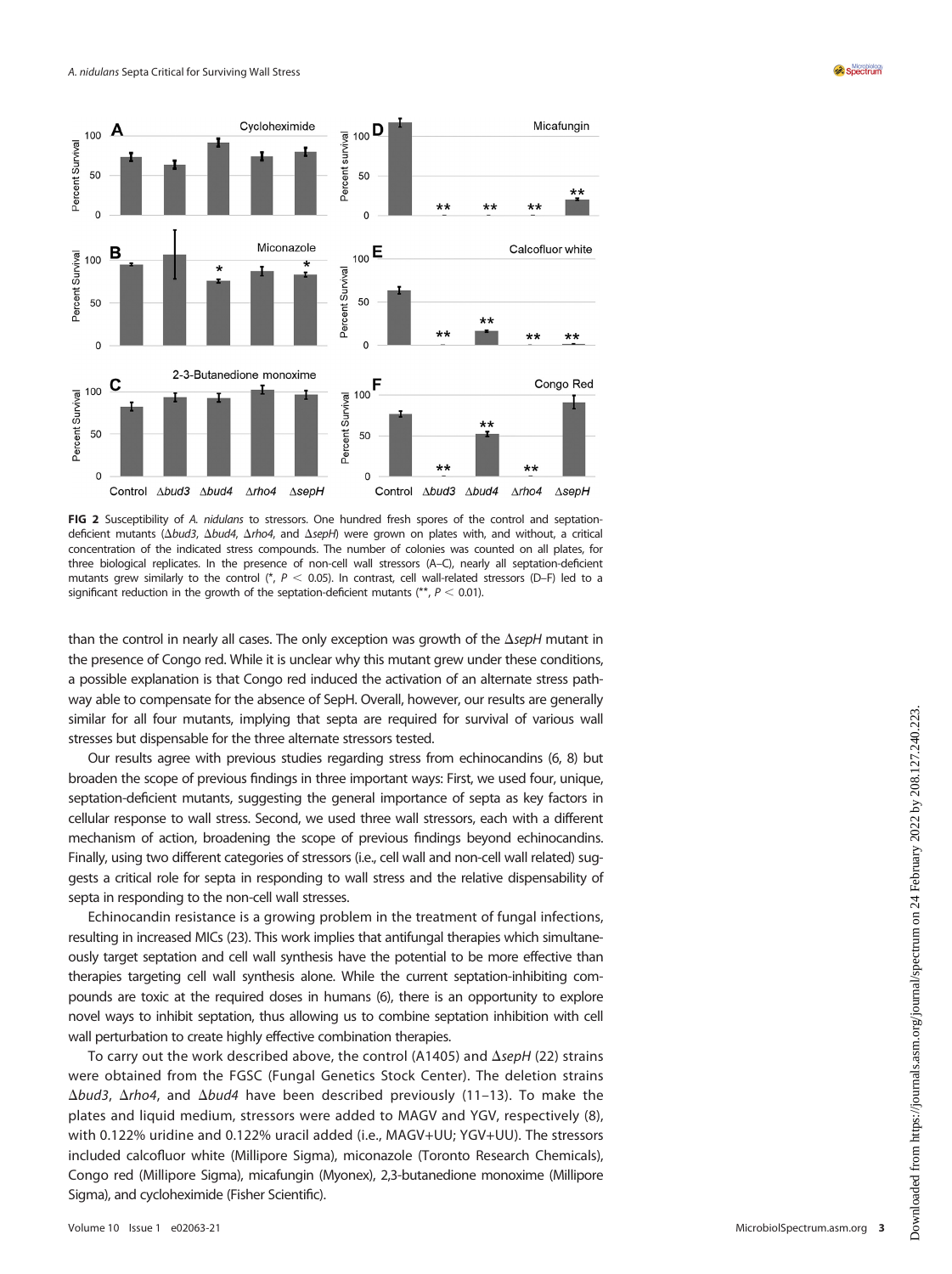To assess the degree of septation, all strains were grown on coverslips at 28°C [\(24\)](#page-6-7). After growing for 16 h, the slides were removed. At least 30 images were captured, with at least one mycelium per picture, with three biological replicates per strain.

The "critical concentration" is defined as the stressor dose above which  $<80\%$  viability was observed in the control strain; at higher doses, there was a visible decrease in survival. This is the highest dose that does not meaningfully affect the control; therefore, the impact on the deletion mutants at the same dose would be maximized. Deletions in a gene that is likely important in mediating the response to a stressor should show significantly decreased growth at this concentration. Critical concentrations were determined by creating doseresponse curves for the control strain with each stressor.

To test the mutant susceptibility to stress, all strains were grown on agar plates with the stressors listed above at the determined critical concentrations. Fresh spores were harvested from MAGV+UU plates, diluted in sterile water to 1 spore/ $\mu$ L, and 100  $\mu$ L of the spore suspension was spread onto both the control (MAGV+UU) and experimental (MAGV+UU+stressor) plates, with 3 biological replicates of each. The plates were grown at 28°C, and the number of colonies was counted after 3 days. The average number of colonies on the experimental plates was normalized to the average number of colonies on the control plates for each deletion mutant. Furthermore, the percent survival was calculated by dividing the average number of colonies on the experimental plates by the average number of colonies on the control plates. The statistical significance was determined using a Student's t test to compare the average percent survival of each deletion mutant to the average percent survival of the control strain ( $n = 3$ ). The results were considered significant when  $P < 0.05$  or  $P < 0.01$ .

### SUPPLEMENTAL MATERIAL

Supplemental material is available online only. SUPPLEMENTAL FILE 1, PDF file, 0.3 MB.

### ACKNOWLEDGMENTS

This material is based upon work supported by the National Science Foundation under grant no. 2006189 (UMBC) and 2006190 (U. Conn). Any opinions, findings, and conclusions or recommendations expressed in this material are those of the authors and do not necessarily reflect the views of the National Science Foundation.

#### **REFERENCES**

- <span id="page-5-0"></span>1. Walther A, Wendland J. 2003. Septation and cytokinesis in fungi. Fungal Genet Biol 40:187–196. [https://doi.org/10.1016/j.fgb.2003.08.005.](https://doi.org/10.1016/j.fgb.2003.08.005)
- <span id="page-5-1"></span>2. Balasubramanian MK, Bi E, Glotzer M. 2004. Comparative analysis of cytokinesis in budding yeast, fission yeast and animal cells. Curr Biol 14: R806–R818. [https://doi.org/10.1016/j.cub.2004.09.022.](https://doi.org/10.1016/j.cub.2004.09.022)
- <span id="page-5-2"></span>3. Mourino-Perez RR, Riquelme M. 2013. Recent advances in septum biogenesis in Neurospora crassa. Adv Genet 83:99–134. [https://doi.org/10.1016/](https://doi.org/10.1016/B978-0-12-407675-4.00003-1) [B978-0-12-407675-4.00003-1](https://doi.org/10.1016/B978-0-12-407675-4.00003-1).
- <span id="page-5-3"></span>4. Beck J, Echtenacher B, Ebel F. 2013. Woronin bodies, their impact on stress resistance and virulence of the pathogenic mould Aspergillus fumigatus and their anchoring at the septal pore of filamentous Ascomycota. Mol Microbiol 89:857–871. <https://doi.org/10.1111/mmi.12316>.
- <span id="page-5-4"></span>5. Tegelaar M, Bleichrodt R-J, Nitsche B, Ram AFJ, Wösten HAB. 2020. Subpopulations of hyphae secrete proteins or resist heat stress in Aspergillus oryzae colonies. Environ Microbiol 22:447–455. [https://doi.org/10.1111/1462-2920.14863.](https://doi.org/10.1111/1462-2920.14863)
- <span id="page-5-5"></span>6. Dichtl K, Samantaray S, Aimanianda V, Zhu Z, Prévost M-C, Latgé J-P, Ebel F, Wagener J. 2015. Aspergillus fumigatus devoid of cell wall beta-1,3-glucan is viable, massively sheds galactomannan and is killed by septum formation inhibitors. Mol Microbiol 95:458–471. [https://doi.org/10.1111/mmi.12877.](https://doi.org/10.1111/mmi.12877)
- <span id="page-5-6"></span>7. Walker LA, Lenardon MD, Preechasuth K, Munro CA, Gow NAR. 2013. Cell wall stress induces alternative fungal cytokinesis and septation strategies. J Cell Sci 126:2668–2677. <https://doi.org/10.1242/jcs.118885>.
- <span id="page-5-7"></span>8. Chelius C, Huso W, Reese S, Doan A, Lincoln S, Lawson K, Tran B, Purohit R, Glaros T, Srivastava R, Harris SD, Marten MR. 2020. Dynamic transcriptomic and phosphoproteomic analysis during cell wall stress in Aspergillus nidulans. Mol Cell Proteomics 19:1310–1329. [https://doi.org/10.1074/](https://doi.org/10.1074/mcp.RA119.001769) [mcp.RA119.001769](https://doi.org/10.1074/mcp.RA119.001769).
- <span id="page-5-8"></span>9. Souza ACO, Martin-Vicente A, Nywening AV, Ge W, Lowes DJ, Peters BM, Fortwendel JR. 2021. Loss of septation initiation network (SIN) kinases blocks tissue invasion and unlocks echinocandin cidal activity against Aspergillus fumigatus. PLoS Pathog 17:e1009806. [https://doi.org/10.1371/](https://doi.org/10.1371/journal.ppat.1009806) [journal.ppat.1009806.](https://doi.org/10.1371/journal.ppat.1009806)
- <span id="page-5-9"></span>10. Zhou X, Ye J, Zheng L, Jiang P, Lu L. 2019. A new identified suppressor of Cdc7p/SepH kinase, PomA, regulates fungal asexual reproduction via affecting phosphorylation of MAPK-HogA. PLoS Genet 15:e1008206. [https://](https://doi.org/10.1371/journal.pgen.1008206) [doi.org/10.1371/journal.pgen.1008206.](https://doi.org/10.1371/journal.pgen.1008206)
- <span id="page-5-10"></span>11. Si H, Rittenour WR, Xu K, Nicksarlian M, Calvo AM, Harris SD. 2012. Morphogenetic and developmental functions of the Aspergillus nidulans homologues of the yeast bud site selection proteins Bud4 and Axl2. Mol Microbiol 85:252–270. <https://doi.org/10.1111/j.1365-2958.2012.08108.x>.
- <span id="page-5-11"></span>12. Si H, Justa-Schuch D, Seiler S, Harris SD. 2010. Regulation of septum formation by the Bud3-Rho4 GTPase module in Aspergillus nidulans. Genetics 185:165–176. [https://doi.org/10.1534/genetics.110.114165.](https://doi.org/10.1534/genetics.110.114165)
- <span id="page-5-12"></span>13. Bruno KS, Morrell JL, Hamer JE, Staiger CJ. 2001. SEPH, a Cdc7p orthologue from Aspergillus nidulans, functions upstream of actin ring formation during cytokinesis. Mol Microbiol 42:3–12. [https://doi.org/10.1046/j.1365-2958.2001.02605.x.](https://doi.org/10.1046/j.1365-2958.2001.02605.x)
- <span id="page-5-13"></span>14. Levin DE. 2005. Cell wall integrity signaling in Saccharomyces cerevisiae. Microbiol Mol Biol Rev 69:262–291. [https://doi.org/10.1128/MMBR.69.2](https://doi.org/10.1128/MMBR.69.2.262-291.2005) [.262-291.2005](https://doi.org/10.1128/MMBR.69.2.262-291.2005).
- <span id="page-5-14"></span>15. Roncero C, Duran A. 1985. Effect of Calcofluor white and Congo red on fungal cell wall morphogenesis: in vivo activation of chitin polymerization. J Bacteriol 163:1180–1185. <https://doi.org/10.1128/jb.163.3.1180-1185.1985>.
- <span id="page-5-15"></span>16. de Nobel H, Ruiz C, Martin H, Morris W, Brul S, Molina M, Klis FM. 2000. Cell wall perturbation in yeast results in dual phosphorylation of the Slt2/